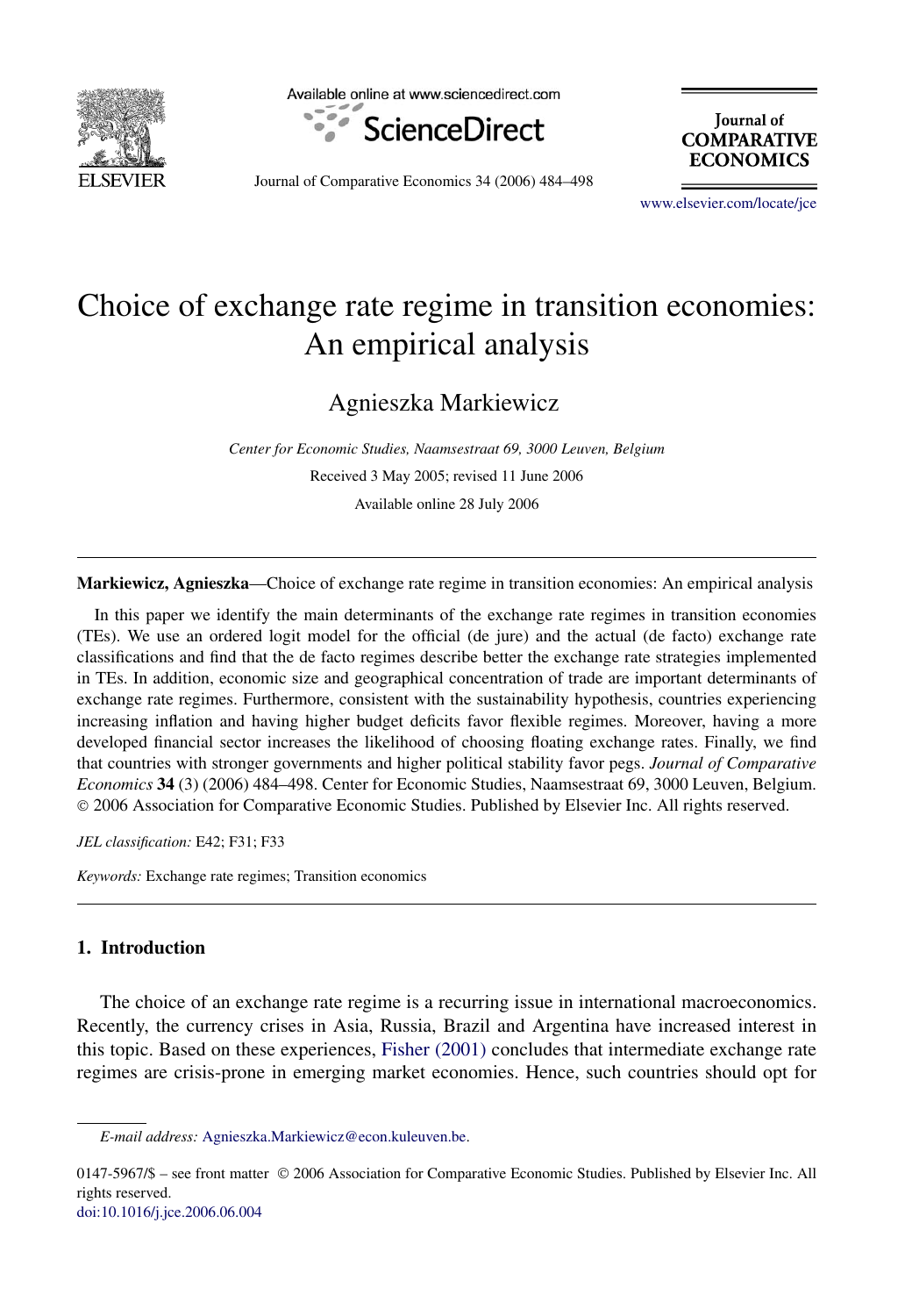the corner solutions of the spectrum of exchange rate regimes, namely either hard pegs or pure floats.<sup>1</sup> As a subset of emerging market economies, transition economies (TEs) are moving from a centralized economy to an open market economy. As such, these countries are embarking on economic reforms that aim at improved economic performance levels along with transparency and efficiency in the capital markets. However, this group of countries is not homogeneous. Some TEs, e.g., the new European Union (EU) members, have virtually finalized their transition process. Others, e.g., the Commonwealth of Independent States (CIS), have implemented stabilizing reforms relatively recently. Exchange rate regimes also differ considerably among TEs with countries choosing currency pegs or free floats or variations in between.

In this paper, we investigate the determinants of exchange rate regimes in TEs, proceeding in two steps. First, we consider both modern and traditional approaches to the choice of an exchange rate regime and compare their abilities to explain the existing exchange rate regimes in TEs. The traditional approach consists of the theory of an optimum currency area (OCA) pioneered by [Mundell \(1961\)](#page--1-0) and [McKinnon \(1963\).](#page--1-0) Among the modern perspectives, we consider the impossible trinity view, the currency crises approach, and the political economy view.

Second, we classify the choice of exchange rate regime according to the officially announced or de jure type and the actually implemented or de facto policy. [Calvo and Reinhart \(2002\)](#page--1-0) demonstrate that the lack of credibility of monetary authorities in emerging economies often leads to a fear of floating phenomenon. As a result, many countries that announce floating exchange rate strategies do not apply them in reality. Alternatively, [Levy-Yeyati and Sturzenegger](#page--1-0) [\(2005\)](#page--1-0) argue that a country can manifest a fear of pegging behavior by claiming to have a pegged exchange rate but undertaking frequent changes in parity. We take into account these potential discrepancies by using both de jure and de facto classifications. Furthermore, we enlarge the scope of classification of exchange rate regimes by distinguishing between a hard peg and a soft peg. This additional category is important to the corner-solution hypothesis, according to which, the authorities' commitment to the peg is crucial for the sustainability of the fixed exchange rate.

To test these hypotheses, we use an ordered logit model for an unbalanced panel of 23 TEs between 1993 and  $2002<sup>2</sup>$  Our reason for choosing 1993 as the starting date is unavailability of data for earlier years. The remainder of the paper is organized as follows. In the second section, we describe the evolution of exchange rate strategies in TEs and the discrepancies between de facto and de jure classifications in these countries. In Section [3,](#page--1-0) we review the theoretical hypotheses based on the different approaches to the choice of an exchange rate regime. In Section [4,](#page--1-0) we develop the baseline econometric model and we present the results of our estimations in Section [5.](#page--1-0) Finally, Section [6](#page--1-0) concludes with policy implications.

## **2. De jure and de facto exchange rate regimes in transition economies**

Initially, we discuss the rationale for using de jure and de facto classifications for exchange rate regimes in TEs. Then, we describe the evolution of regimes in these countries based on these two categories. Numerous empirical studies, e.g. [Calvo and Reinhart \(2002\),](#page--1-0) [Gosh et al. \(1997\)](#page--1-0)

<sup>&</sup>lt;sup>1</sup> The proponents of the corner-solution hypothesis emphasize an increasing role of pure floats and hard pegs as sustainable choices for emerging market economies. All the other exchange rate regimes, called vanishing middle, are considered to be unsustainable in the long run.

<sup>2</sup> The country list is: Albania, Armenia, Azerbaijan, Belarus, Bulgaria, Croatia, Czech Republic, Estonia, Georgia, Hungary, Kazakhstan, Latvia, Lithuania, Macedonia, Moldova, Poland, Romania, Russia, Slovakia, Slovenia, Tajikistan, Turkmenistan, and Ukraine.